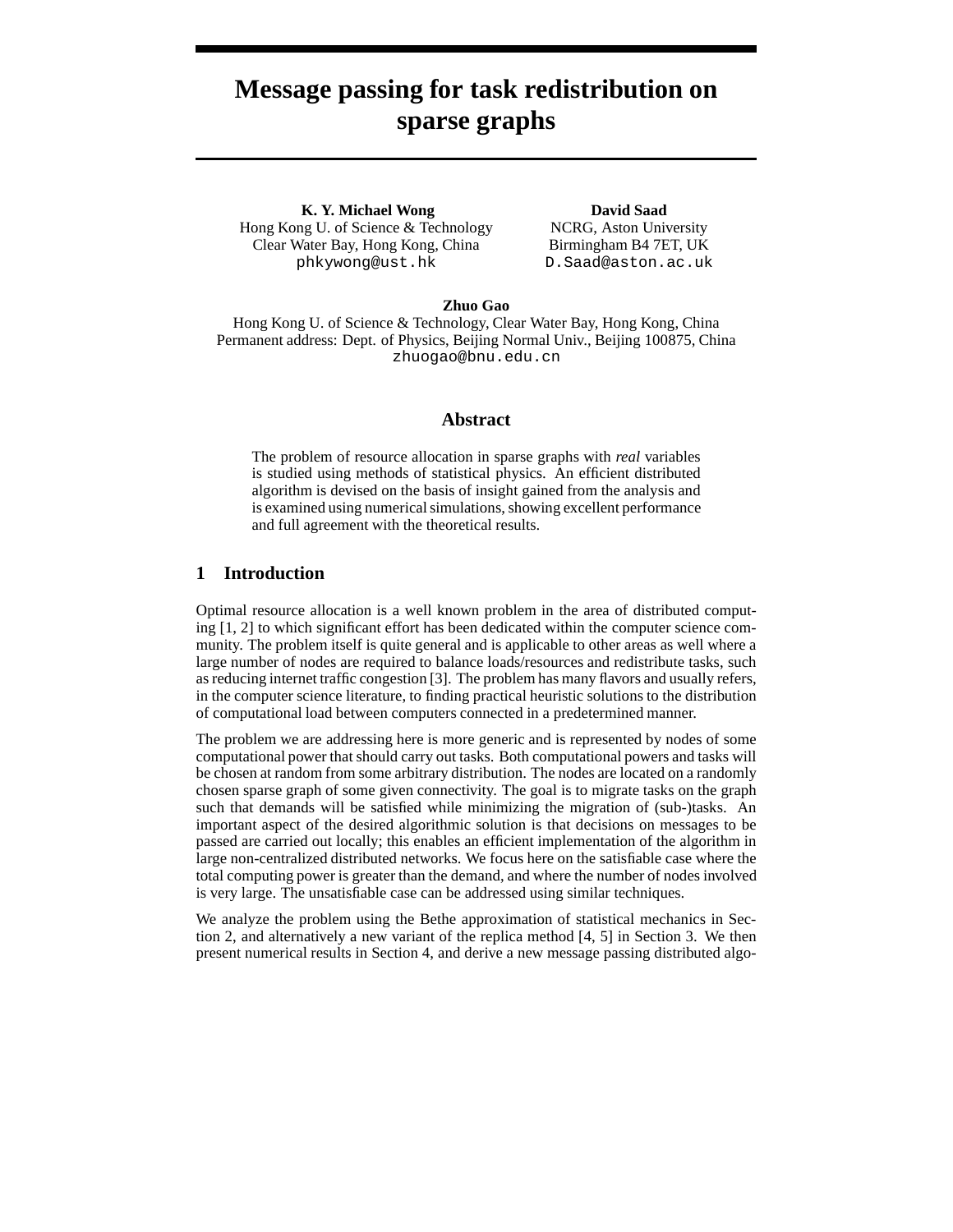rithm on the basis of the analysis (in Section 5). We conclude the paper with a summary and a brief discussion on future work.

### **2 The statistical physics framework: Bethe approximation**

We consider a typical resource allocation task on a sparse graph of  $N$  nodes, labelled  $i = 1,..,N$ . Each node i is randomly connected to c other nodes<sup>1</sup>, and has a capacity  $\Lambda_i$ randomly drawn from a distribution  $\rho(\Lambda_i)$ . The objective is to migrate tasks between nodes such that each node will be capable of carrying out its tasks. The *current*  $y_{ij} \equiv -y_{ji}$  drawn from node  $j$  to  $i$  is aimed at satisfying the constraint

$$
\sum_{j} \mathcal{A}_{ij} y_{ij} + \Lambda_i \ge 0 , \qquad (1)
$$

representing the 'revised' assignment for node i, where  $A_{ij} = 1/0$  for connected/unconnected node pairs  $i$  and  $j$ , respectively. To illustrate the statistical mechanics approach to resource allocation, we consider the load balancing task of minimizing the energy function (cost)  $E = \sum_{(ij)} A_{ij} \phi(y_{ij})$ , where the summation  $(ij)$  runs over all pairs of nodes, subject to the constraints (1);  $\phi(y)$  is a general function of the current y. For load balancing tasks,  $\phi(y)$  is typically a convex function, which will be assumed in our study. The analysis of the graph is done by introducing the free energy  $F = -T \ln Z_y$  for a temperature  $T \equiv \beta^{-1}$ , where  $\mathcal{Z}_y$  is the partition function

$$
\mathcal{Z}_y = \prod_{(ij)} \int dy_{ij} \prod_i \Theta \left( \sum_j \mathcal{A}_{ij} y_{ij} + \Lambda_i \right) \exp \left[ -\beta \sum_{(ij)} \mathcal{A}_{ij} \phi(y_{ij}) \right].
$$
 (2)

 $\sim$ 

<sup>2</sup>

- 1

The  $\Theta$  function returns 1 for a non-negative argument and 0 otherwise.

 $\overline{\phantom{a}}$ 

When the connectivity  $c$  is low, the probability of finding a loop of finite length on the graph is low, and the Bethe approximation well describes the local environment of a node. In the approximation, a node is connected to  $c$  branches in a tree structure, and the correlations among the branches of the tree are neglected. In each branch, nodes are arranged in generations. A node is connected to an ancestor node of the previous generation, and another  $c - 1$  descendent nodes of the next generation.

Consider a vertex  $V(T)$  of capacity  $\Lambda_{V(T)}$ , and a current y is drawn from the vertex. One can write an expression for the free energy  $F(y|\mathbf{T})$  as a function of the free energies  $F(y_k|\mathbf{T}_k)$  of its descendants, that branch out from this vertex

$$
F(y|\mathbf{T}) = -T \ln \left\{ \prod_{k=1}^{c-1} \left( \int dy_k \right) \Theta \left( \sum_{k=1}^{c-1} y_k - y + \Lambda_V \right) \times \exp \left[ -\beta \sum_{k=1}^{c-1} \left( F(y_k|\mathbf{T}_k) + \phi(y_k) \right) \right] \right\},\tag{3}
$$

where  $\mathbf{T}_k$  represents the tree terminated at the  $k^{\text{th}}$  descendent of the vertex. The free energy can be considered as the sum of two parts,  $F(y|\mathbf{T})=N_{\mathbf{T}}F_{\text{av}}+F_V(y|\mathbf{T})$ , where  $N_{\mathbf{T}}$ is the number of nodes in the tree T,  $F_{av}$  is the average free energy per node, and  $F_V(y|T)$ is referred to as the *vertex free energy*<sup>2</sup> . Note that when a vertex is added to a tree, there is a

<sup>&</sup>lt;sup>1</sup>Although we focus here on graphs of fixed connectivity, one can easily accommodate any connectivity profile within the same framework; the algorithms presented later are completely general.

 $2<sup>2</sup>$ This term is marginalized over all inputs to the current vertex, leaving the difference in chemical potential <sup>y</sup> as its sole argument, hence the terminology used.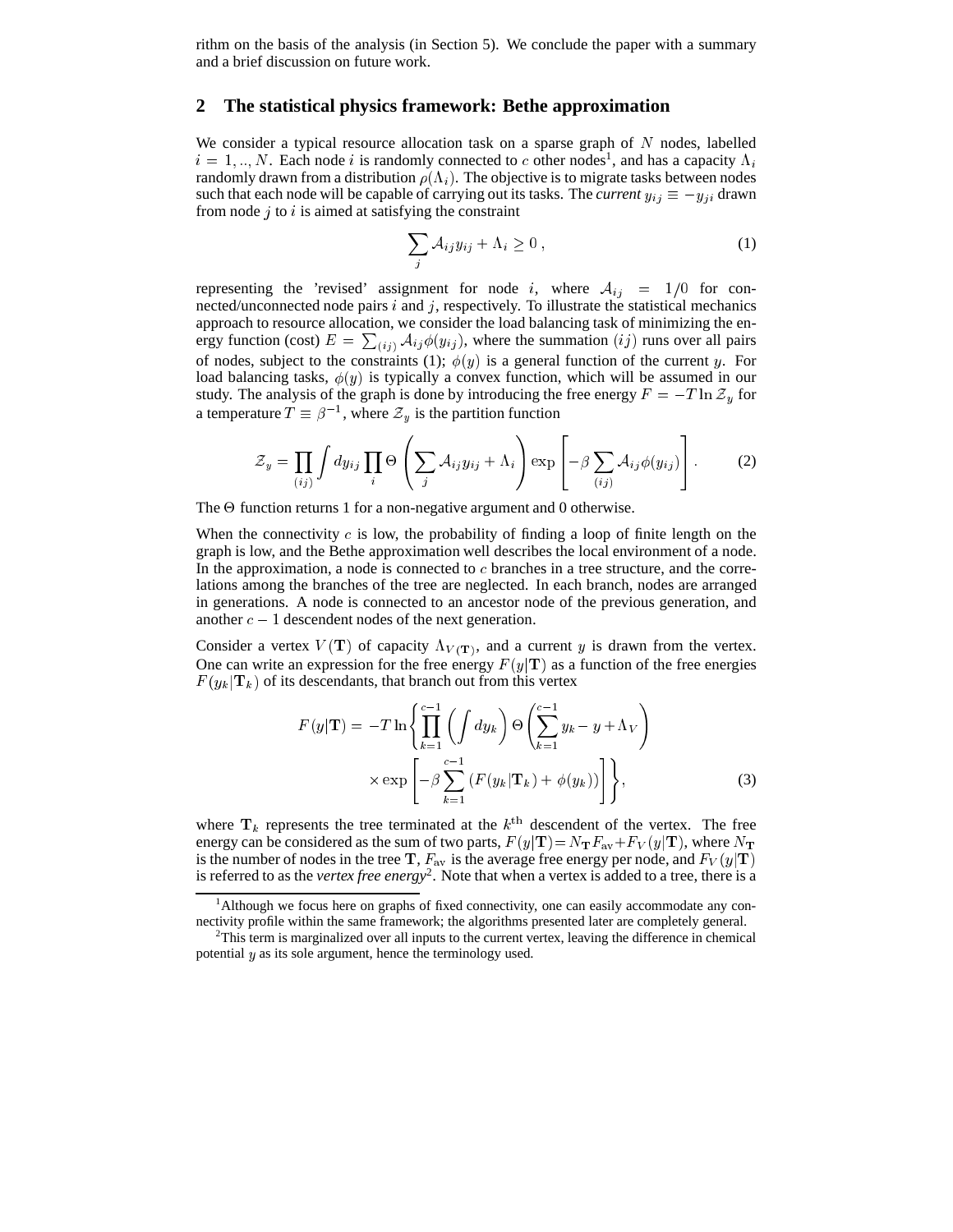change in the free energy due to the added vertex. Since the number of nodes increases by 1, the vertex free energy is obtained by subtracting the free energy change by the average free energy. This allows us to obtain the recursion relation

$$
F_V(y|\mathbf{T}) = -T \ln \left\{ \prod_{k=1}^{c-1} \left( \int dy_k \right) \Theta \left( \sum_{k=1}^{c-1} y_k - y + \Lambda_{V(\mathbf{T})} \right) \times \exp \left[ -\beta \sum_{k=1}^{c-1} \left( F_V(y_k|\mathbf{T}_k) + \phi(y_k) \right) \right] \right\} - F_{\text{av}}, \tag{4}
$$

and the average free energy per node is given by

$$
F_{\rm av} = -T \left\langle \ln \left\{ \prod_{k=1}^{c} \left( \int dy_k \right) \Theta \left( \sum_{k=1}^{c} y_k + \Lambda_V \right) \right. \right. \times \exp \left[ -\beta \sum_{k=1}^{c} \left( F_V(y_k | \mathbf{T}_k) + \phi(y_k) \right) \right] \right\} \right\rangle_{\Lambda}, \tag{5}
$$

where  $\Lambda_V$  is the capacity of the vertex V fed by c trees  $\mathbf{T}_1, \ldots, \mathbf{T}_c$ , and  $\langle \ldots \rangle_{\Lambda}$  represents the average over the distribution  $\rho(\Lambda)$ . In the zero temperature limit, Eq. (4) reduces to

$$
F_V(y|\mathbf{T}) = \min_{\{y_k \mid \sum_{k=1}^{c-1} y_k - y + \Lambda_{V(\mathbf{T})} \ge 0\}} \left[ \sum_{k=1}^{c-1} \left( F_V(y_k|\mathbf{T}_k) + \phi(y_k) \right) \right] - F_{\text{av}}.
$$
 (6)

The current distribution and the average free energy per link can be derived by integrating the current y' in a link from one vertex to another, fed by the trees  $T_1$  and  $T_2$ , respectively; the obtained expressions are  $P(y) = \langle \delta(y - y') \rangle_{\star}$  and  $\langle E \rangle = \langle \phi(y') \rangle_{\star}$  where

$$
\langle \bullet \rangle_{\star} = \left\langle \frac{\int dy' \exp\left[-\beta \left(F_V(y'|\mathbf{T}_1) + F_V(-y'|\mathbf{T}_2) + \phi(y')\right)\right](\bullet)}{\int dy' \exp\left[-\beta \left(F_V(y'|\mathbf{T}_1) + F_V(-y'|\mathbf{T}_2) + \phi(y')\right)\right]}\right\rangle_{\Lambda}.
$$
 (7)

## **3 The statistical physics framework: replica method**

<sup>2</sup>

 $\overline{\phantom{a}}$ 

In this section, we sketch the analysis of the problem using the replica method, as an alternative to the Bethe approximation. The derivation is rathe involved, details will be provided elsewhere. To facilitate derivations, we focus on the quadratic cost function  $\phi(y) = y^2/2$ . The results confirm the validity of the Bethe approximation on sparse graphs.

An alternative formulation of the original optimization problem is to consider its dual. Introducing Lagrange multipliers, the function to be minimized becomes  $L =$  $\sum_{(i,j)}$   $A_{ij}y_{ij}^2/2 + \sum_i \mu_i(\sum_j A_{ij}y_{ij} + \Lambda_i)$ . Optimizing L with respect to  $y_{ij}$ , one obtains  $y_{ij} = \mu_j - \mu_i$ , where  $\mu_i$  is referred to as the *chemical potential* of node i, and the current is driven by the potential difference.

Although the analysis has also been carried out in the space of currents, we focus here on the optimization problem in the space of the chemical potentials. Since the energy function is invariant under the addition of an arbitrary global constant to the chemical potentials of all nodes, we introduce an extra regularization term  $\epsilon \sum_i \mu_i^2/2$  to break the translational symmetry, where  $\epsilon \to 0$ . To study the characteristics of the problem one calculates the averaged free energy per node  $F_{\text{av}}=-T\langle\ln\mathcal{Z}_\mu\rangle_{\mathcal{A},\Lambda}/N$ , where  $\mathcal{Z}_\mu$  is the partition function

$$
\prod_i \left[ \int d\mu_i \Theta \left( \sum_j \mathcal{A}_{ij} (\mu_j - \mu_i) + \Lambda_i \right) \right] \exp \left[ -\frac{\beta}{2} \left( \sum_{(ij)} \mathcal{A}_{ij} (\mu_j - \mu_i)^2 + \epsilon \sum_i \mu_i^2 \right) \right]
$$

<sup>2</sup>

<sup>0</sup>

 $\mathbf{I}$ 

- 1

 $\cdot$   $\cdot$   $\cdot$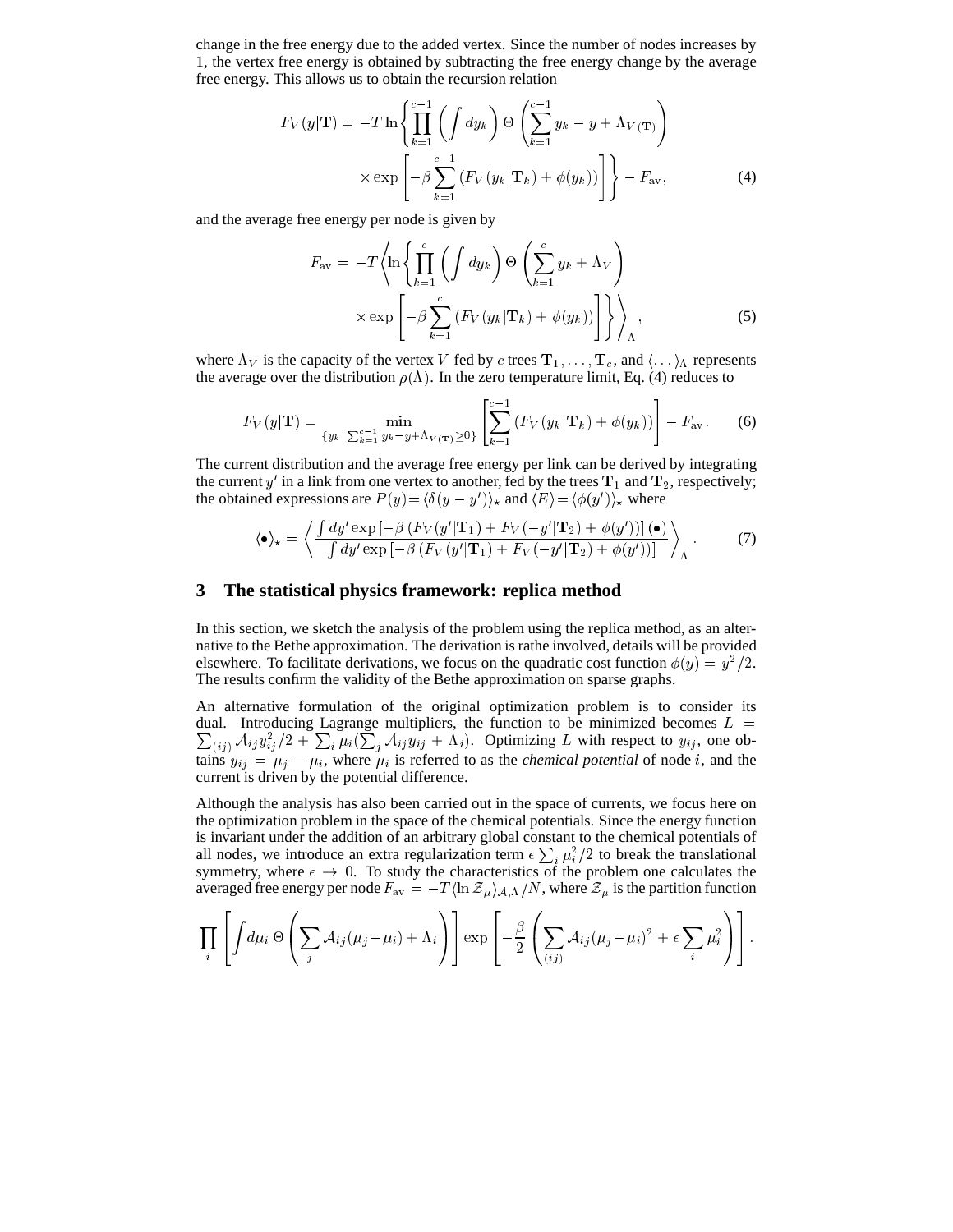The calculation follows the main steps of a replica based calculation in diluted systems [6], using the identity  $\ln \mathcal{Z} = \lim_{n\to 0}[\mathcal{Z}^n-1]/n$ . The replicated partition function [5] is averaged over all network configurations with connectivity and capacity distributions  $\rho(\Lambda_i)$ . We consider the case of intensive connectivity  $c \sim O(1) \ll N$ . Extending the analysis of [6] and averaging over all connectivity matrices, one finds

 $\overline{\phantom{a}}$ 

$$
\langle \mathcal{Z}_{\mu}^{n} \rangle = \exp N \left\{ \frac{c}{2} - c \sum_{\mathbf{r}, \mathbf{s}} \hat{Q}_{\mathbf{r}, \mathbf{s}} Q_{\mathbf{r}, \mathbf{s}} + \ln \int d\Lambda \rho(\Lambda) \prod_{\alpha} \left( \int d\mu_{\alpha} \int_{\Lambda}^{\infty} d\lambda_{\alpha} \int \frac{d\hat{\lambda}_{\alpha}}{2\pi} \right) \times \exp \left[ \sum_{\alpha} \left( i \hat{\lambda}_{\alpha} (\lambda_{\alpha} + c \mu_{\alpha}) - \frac{\beta}{2} (c + \epsilon) \mu_{\alpha}^{2} \right) \right] X^{c} \right\},
$$
(8)

 $\sim$ 

where  $X = \sum_{\mathbf{r},\mathbf{s}} Q_{\mathbf{r},\mathbf{s}}$  $\prod_\alpha (-i\lambda_\alpha)^{r_\alpha} \mu_\alpha^{s_\alpha} + \sum_{{\bf r},{\bf s}} \frac{\omega_{{\bf r},{\bf s}}}{2 \prod_\alpha r_\alpha! s_\alpha!}$  $\prod_{\alpha} \mu_{\alpha}^{r_{\alpha}} (\beta \mu_{\alpha} - i \lambda_{\alpha})^{s_{\alpha}}$ . The order parameters  $Q_{r,s}$  and  $\dot{Q}_{r,s}$ , are labelled by the somewhat unusual indices r and s, representing the *n*-component integer vectors  $(r_1, ..., r_n)$  and  $(s_1, ..., s_n)$  respectively. This is a result of the specific interaction considered which entangles nodes of different indices. The order parameters  $Q_{r,s}$  and  $Q_{r,s}$  are given by the extremum condition of Eq. (8), i.e., via a set of saddle point equations w.r.t the order parameters. Assuming replica symmetry, the saddle point equations yield a recursion relation for a two-component function  $R$ , which is related to the order parameters via the generating function

$$
P_{\mathbf{s}}(\mathbf{z}) = \sum_{\mathbf{r}} Q_{\mathbf{r},\mathbf{s}} \prod_{\alpha} \frac{(z_{\alpha})^{r_{\alpha}}}{r_{\alpha}!} = \left\langle \prod_{\alpha} \left( \int d\mu \, R(z_{\alpha}, \mu | \mathbf{T}) e^{-\beta \mu^{2}/2} \mu^{s_{\alpha}} \right) \right\rangle_{\Lambda} . \tag{9}
$$

In Eq. (9), T represents the tree terminated at the vertex node with chemical potential  $\mu$ , providing input to the ancestor node with chemical potential z, and  $\langle \ldots \rangle$  represents the average over the distribution  $\rho(\Lambda)$ . The resultant recursion relation for  $R(z, \mu|\mathbf{T})$  is independent of the replica indices, and is given by

$$
R(z, \mu|\mathbf{T}) = \frac{1}{\mathcal{D}} \prod_{k=1}^{c-1} \left( \int d\mu_k R(\mu, \mu_k|\mathbf{T}_k) \right) \Theta \left( \sum_{k=1}^{c-1} \mu_k - c\mu + z + \Lambda_{V(\mathbf{T})} \right)
$$

$$
\times \exp \left[ -\frac{\beta}{2} \left( \sum_{k=1}^{c-1} (\mu - \mu_k)^2 + \epsilon \mu^2 \right) \right],
$$
(10)

where the vertex node has a capacity  $\Lambda_{V(\mathbf{T})}$ ;  $\mathcal{D}$  is a constant.  $R(z, \mu|\mathbf{T})$  is expressed in terms of  $c-1$  functions  $R(\mu, \mu_k | \mathbf{T}_k)$   $(k = 1, ..., c-1)$ , integrated over  $\mu_k$ . This algebraic structure is typical of the Bethe lattice tree-like representation of networks of connectivity  $c$ , where a node obtains input from its  $c-1$  descendent nodes of the next generation, and  $T_k$  represents the tree terminated at the  $k^{\text{th}}$  descendent.

Except for the regularization factor  $\exp(-\beta \epsilon \mu^2/2)$ , R turns out to be a function of  $y \equiv \mu - z$ , which is interpreted as the current drawn from a node with chemical potential  $\mu$  by its ancestor with chemical potential z. One can then express the function R as the product of a *vertex partition function*  $Z_V$  and a normalization factor W, that is,  $R(z, \mu|\mathbf{T}) = W(\mu)Z_V(y|\mathbf{T})$ . In the limit  $n \to 0$ , the dependence on  $\mu$  and y are separable, providing a recursion relation for  $Z_V(y|\mathbf{T})$ . This gives rise to the *vertex free energy*  $F_V(y|\mathbf{T}) = -T \ln Z_V(y|\mathbf{T})$  when a current y is drawn from the vertex of a tree T. The recursive equation and the average free energy expression agrees with the results in the Bethe approximation. These iterative equations can be directly linked to those obtained from a principled Bayesian approximation, where the logarithms of the messages passed between nodes are proportional to the vertex free energies.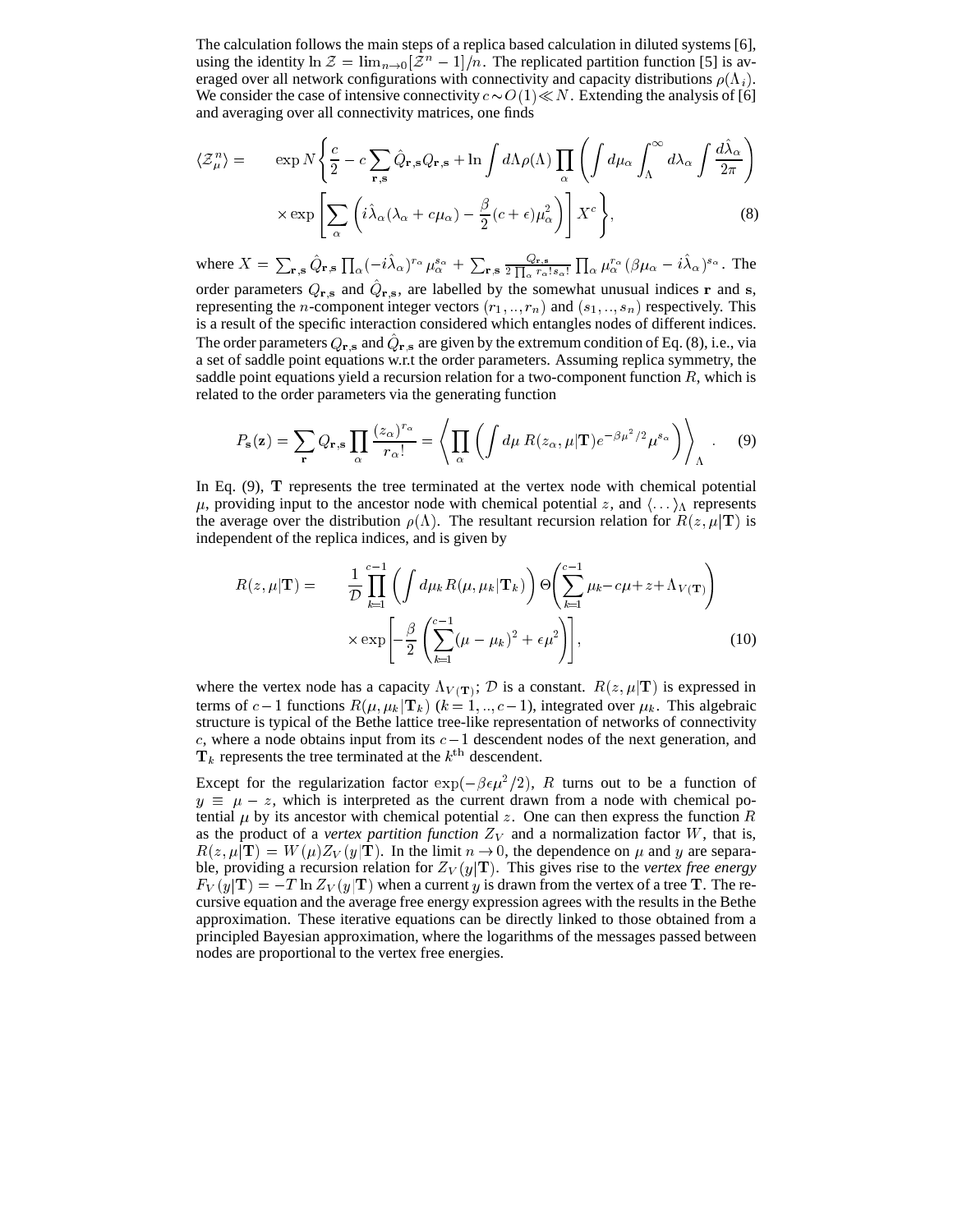# **4 Numerical solution**

The solution of Eq. (6) is obtained numerically. Since the vertex free energy of a node depends on its own capacity and the disordered configuration of its descendants, we generate 1000 nodes at each iteration of Eq. (6), with capacities randomly drawn from the distribution  $\rho(\Lambda)$ , each being fed by  $c-1$  nodes randomly drawn from the previous iteration.

We have discretized the vertex free energies  $F_V(y|\textbf{T})$  function into a vector, whose  $i^{\text{th}}$ component is the value of the function corresponding to the current  $y_i$ . To speed up the optimization search at each node, we first find the *vertex saturation current* drawn from a node such that: (a) the capacity of the node is just used up; (b) the current drawn by each of its descendant nodes is just enough to saturate its own capacity constraint. When these conditions are satisfied, we can separately optimize the current drawn by each descendant node, and the vertex saturation current is equal to the node capacity subtracted by the current drawn by its descendants. The optimal solution can be found using an exhaustive search, by varying the component currents in small discrete steps. This approach is particularly convenient for  $c = 3$ , where the search is confined to a single parameter.

To compute the average energy, we randomly draw 2 nodes, compute the optimal current flowing between them, and repeat the sampling to obtain the average. Figure 1(a) shows the results as a function of iteration step t, for a Gaussian capacity distribution  $\rho(\Lambda)$  with variance 1 and average  $\langle \Lambda \rangle$ . Each iteration corresponds to adding one extra generation to the tree structure, such that the iterative process corresponds to approximating the network by an increasingly extensive tree. We observe that after an initial rise with iteration steps, the average energies converges to steady-state values, at a rate which increases with the average capacity.

To study the convergence rate of the iterations, we fit the average energy at iteration step t using  $\langle E(t)-E(\infty)\rangle \sim \exp(-\gamma t)$  in the asymptotic regime. As shown in the inset of Fig. 1(a), the relaxation rate  $\gamma$  increases with the average capacity. It is interesting to note that a cusp exists at the average capacity of about 0.45. Below that value, convergence of the iteration is slow, since the average energy curve starts to develop a plateau before the final convergence. On the other hand, the plateau disappears and the convergence is fast above the cusp. The slowdown of convergence below the cusp is probably due to the appearance of increasingly large clusters of nonzero currents on the network, since clusters of nodes with negative capacities become increasingly extensive, and need to draw currents from increasingly extensive regions of nodes with excess capacities to satisfy the demand. Figure 1(b) illustrates the current distribution for various average capacities. The distribution  $P(y)$  consists of a delta function component at  $y = 0$  and a continuous component whose breadth decreases with average capacity. The fraction of links with zero currents increases with the average capacity. Hence at a low average capacity, links with nonzero currents form a percolating cluster, whereas at a high average capacity, it breaks into isolated clusters.

# **5 Distributed algorithms**

The local nature of the recursion relation Eq. (6) points to the possibility that the network optimization can be solved by message passing approaches, which have been successful in problems such as error-correcting codes [8] and probabilistic inference [9]. The major advantage of message passing is its potential to solve a global optimization problem via local updates, thereby reducing the computational complexity. For example, the computational complexity of quadratic programming for the load balancing task typically scales as  $N<sup>3</sup>$ , whereas capitalizing on the network topology underlying the connectivity of the variables, message passing scales as <sup>N</sup>. An even more important advantage, relevant to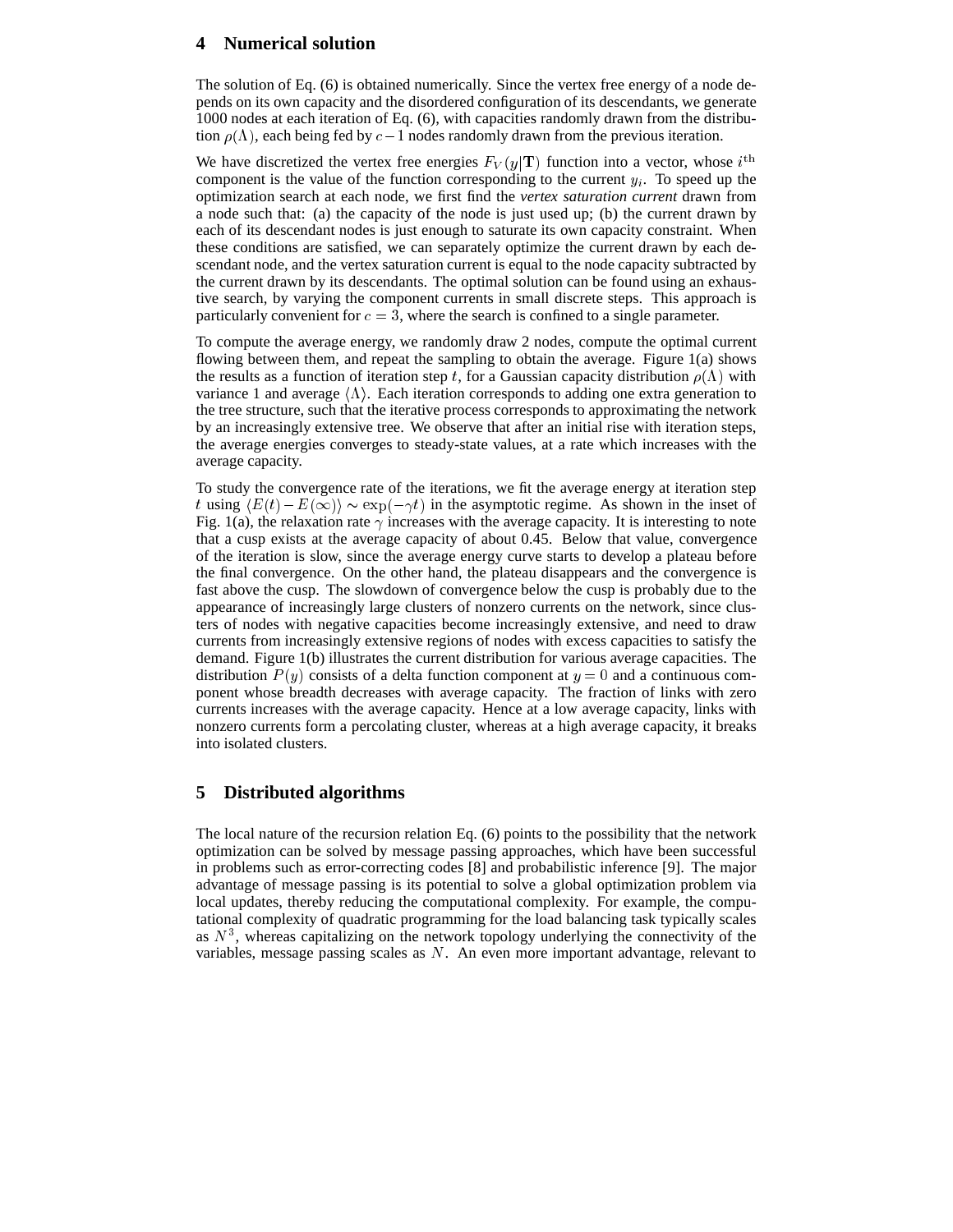

Figure 1: Results for system size  $N = 1000$  and  $\phi(y) = y^2/2$ . (a)  $\langle E \rangle$  obtained by iterating Eq. (6) as a function of t for  $\langle \Lambda \rangle = 0.1, 0.2, 0.4, 0.6, 0.8$  (top to bottom) and  $c = 3$ . Dashed line: The asymptotic  $\langle E \rangle$  for  $\langle \Lambda \rangle = 0.1$ . Inset:  $\gamma$  as a function of  $\langle \Lambda \rangle$ . (b) The distribution  $P(y)$  obtained by iterating Eq. (6) to steady states for the same parameters and average capacities as in (a), from right to left. Inset:  $P(y=0)$  as a function of  $\langle \Lambda \rangle$ . Symbols:  $c=3$ (C) and ( $\Box$ ),  $c = 4$  ( $\Diamond$ ) and ( $\triangle$ ),  $c = 5$  ( $\triangleleft$ ) and ( $\nabla$ ); each pair obtained from Eqs. (11) and (14) respectively. Line: erf  $(\langle \Lambda \rangle / \sqrt{2})$ . (c)  $\langle E \rangle$  as a function of  $\langle \Lambda \rangle$  for  $c = 3, 4, 5$ . Symbols: results of Eq. (6) (()), Eq.(11) ( $\square$ ), and Eq. (14) ( $\diamond$ ). Inset:  $\langle E \rangle$  multiplied by  $(c-2)$  as a function of  $\langle \Lambda \rangle$  for the same conditions. (d) The distribution  $P(\mu)$  obtained by iterating Eq. (14) to steady states for the same parameters and average capacities as in (b), from left to right. Inset:  $P(\mu=0)$  as a function of  $\langle \Lambda \rangle$ . Symbols: same as (b).

practical implementation, is its distributive nature; it does not require a global optimizer, and is particularly suitable for distributive control in evolving networks.

However, in contrast to other message passing algorithms which pass conditional probability estimates of *discrete variables*to neighboring nodes, the messages in the present context are more complex, since they are *functions*  $F_V(y|\mathbf{T})$  of the current y. We simplify the message to 2 parameters, namely, the first and second derivatives of the vertex free energies. For the quadratic load balancing task, it can be shown that a self-consistent solution of the recursion relation, Eq. (6), consists of vertex free energies which are piecewise quadratic with continuous slopes. This makes the 2-parameter message a very precise approximation.

Let  $(A_{ij}, B_{ij}) \equiv (\partial F_V(y_{ij} | \mathbf{T}_j) / \partial y_{ij}, \partial^2 F_V(y_{ij} | \mathbf{T}_j) / \partial y_{ij}^2)$  be the message passed from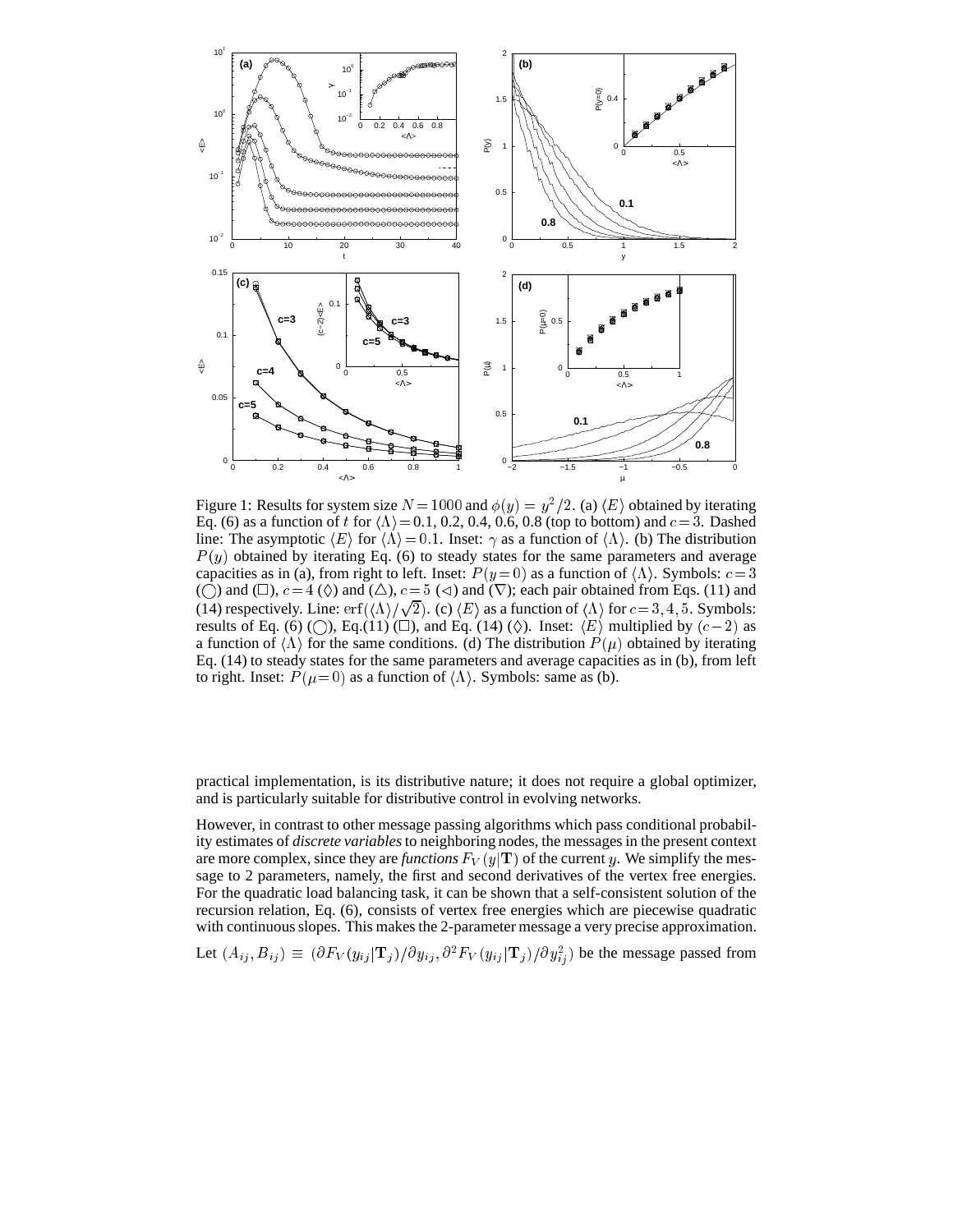node j to i; using Eq.(6), the recursion relation of the messages become

$$
A_{ij} \leftarrow -\mu_{ij}, \quad B_{ij} \leftarrow \Theta(-\mu_{ij}) \left[ \sum_{k \neq i} A_{jk} (\phi_{jk}'' + B_{jk})^{-1} \right] \quad , \text{ where } \quad (11)
$$

$$
\mu_{ij} = \min \left[ \frac{\sum_{k \neq i} \mathcal{A}_{jk} \left[ y_{jk} - (\phi'_{jk} + A_{jk})(\phi''_{jk} + B_{jk})^{-1} \right] + \Lambda_j - y_{ij}}{\sum_{k \neq i} \mathcal{A}_{jk} (\phi''_{jk} + B_{jk})^{-1}}, 0 \right], \quad (12)
$$

with  $\phi'_{ik}$  and  $\phi''_{ik}$  representing the first and second derivatives of  $\phi(y)$  at  $y = y_{jk}$  respectively. The forward passing of the message from node  $j$  to  $i$  is then followed by a backward message from node j to k for updating the currents  $y_{jk}$  according to

<sup>2</sup>

$$
y_{jk} \leftarrow y_{jk} - \frac{\phi'_{jk} + A_{jk} + \mu_{ij}}{\phi''_{jk} + B_{jk}}.
$$
\n(13)

 $-1$ 

We simulate networks with  $c = 3$ ,  $\phi(y) = y^2/2$  and compute their average energies. The network configurations are generated randomly, with loops of lengths 3 or less excluded. Updates are performed with random sequential choices of the nodes. As shown in Fig.  $1(c)$ , the simulation results of the message passing algorithm have an excellent agreement with those obtained by the recursion relation Eq.(6).

For the quadratic load balancing task considered here, an independent exact optimization is available for comparison. The Kühn-Tucker conditions for the optimal solution yields

$$
\mu_i = \min\left[\frac{1}{c}\left(\sum_j \mathcal{A}_{ij}\mu_j + \Lambda_i\right), 0\right].
$$
 (14)

It also provides a local iterative method for the optimization problem. As shown in Fig. 1(c), both the recursion relation Eq.(6) and the message passing algorithm Eq.(11) yield excellent agreement with the iteration of chemical potentials Eq.(14).

Both Eqs. (11) and (14) allow us to study the distribution  $P(\mu)$  of the chemical potentials  $\mu$ . As shown in Fig. 1(d),  $P(\mu)$  consists of a delta function and a continuous component. Nodes with zero chemical potentials correspond to those with unsaturated capacity constraints. The fraction of unsaturated nodes increases with the average capacity, as shown in the inset of Fig. 1(d). Hence at a low average capacity, saturated nodes form a percolating cluster, whereas at a high average capacity, it breaks into isolated clusters. It is interesting to note that at the average capacity of 0.45, below which a plateau starts to develop in the relaxation rate of the recursion relation Eq. (6), the fraction of unsaturated nodes is about 0.53, close to the percolation threshold of 0.5 for  $c = 3$ .

Besides the case of  $c = 3$ , Fig. 1(c) also shows the simulation results of the average energy for  $c = 4, 5$ , using both Eqs. (11) and (14). We see that the average energy decreases when the connectivity increases. This is because the increase in links connecting a node provides more freedom to allocate resources. When the average capacity is 0.2 or above, an exponential fit  $\langle E \rangle \sim \exp(-k \langle \Lambda \rangle)$  is applicable, where k lies in the range 2.5 to 2.7. Remarkably, multiplying by a factor of  $(c - 2)$ , we find that the 3 curves collapse in this regime of average capacity, showing that the average energy scales as  $(c-2)^{-1}$  in this regime, as shown in the inset of Fig. 1(c).

Further properties of the optimized networks have been studied by simulations, and will be presented elsewhere. Here we merely summarize the main results. (a) When the average capacity drops below 0.1, the energy rises above the exponential fit applicable to the average capacity above 0.2. (b) The fraction of links with zero currents increases with the average capacity, and is rather insensitive to the connectivity. Remarkably, except for